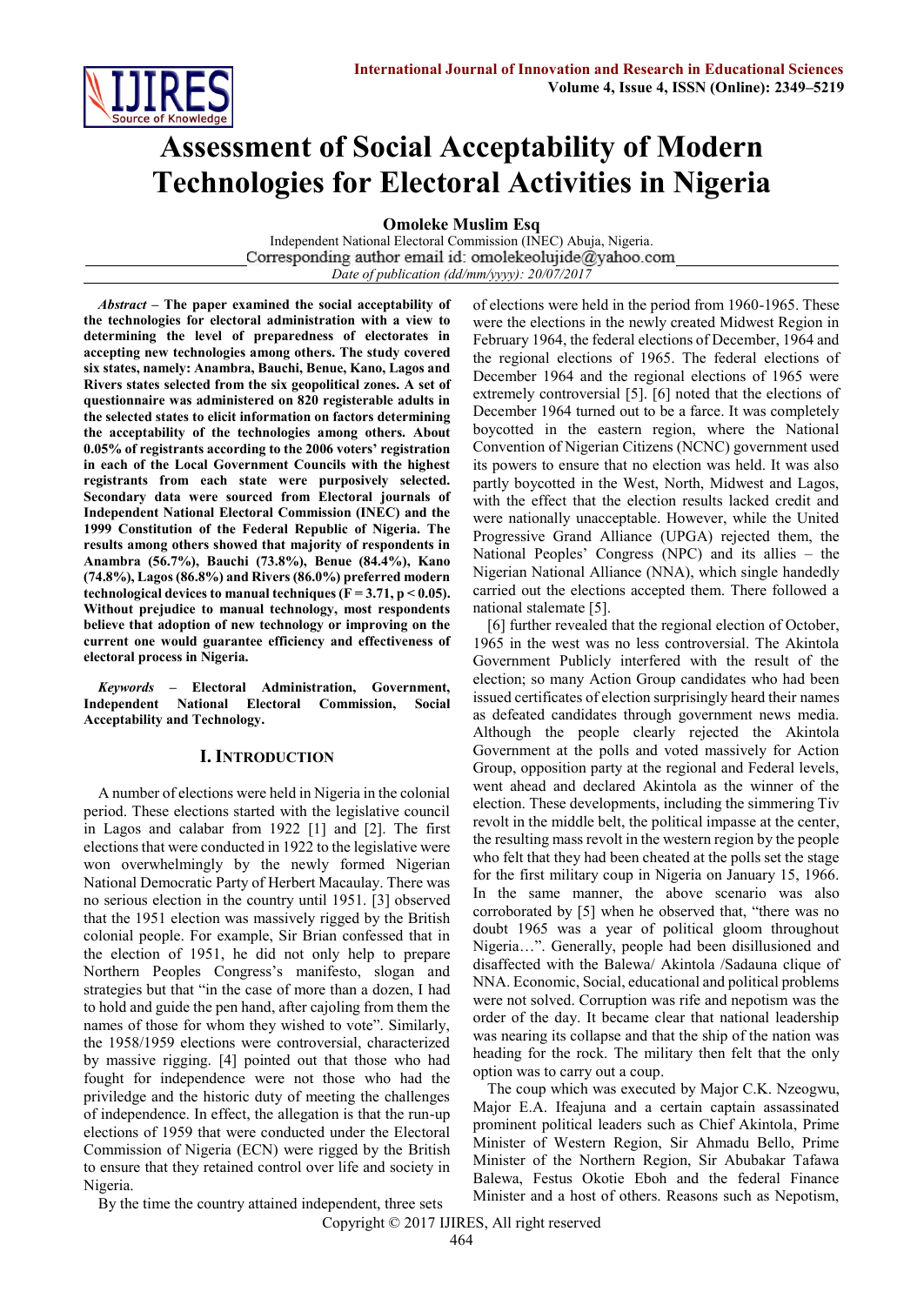

corruption among civil servants who were accused of collecting ten percent kick back, social, educational and political problems, loss of credibility of institutions such as courts, the police, the electoral commission were advanced. The result of the bloody coup brought Major General Aguiyi Ironsi to handle the affairs of the country. General Aguiyi Ironsi was unable to effect changes in January 1966. In fact, by May, 1966, he had lost his credibility appreciably and suspicion had heightened once again. It was infact rightly pointed out by [7] that "Ironsi should have realized that political leadership required the ability to know the environment well, to feel the political temperature of the system, and to know the limit to which decisions can be taken without threatening the basic consensual values which bind the society together…"

After Aguiyi Ironsi's administration, Colonel Yakubu Gowon took over the mantle of leadership in the same year. Throughout the period of Yakubu Gowon (1966-1975), there was no serious transition programme, the period witnessed a civil war which almost torn the country apart. Bragadier (later General) Murtala Ramat Muhammed overthrew the administration of Yakubu Gowon in July, 1975. He dismissed immediately the twelve states governors and announced the return to the civilian administration by October, 1979. Though, General Muhammed had good intention of cleaning the society of the ills, he was assassinated in February 1976, by Lt. Colonel Dimka. The coup however did not succeed as the harrow head of the coup was arrested, court marshaled and executed along with others for treasonable felony. Lt. General Olusegun Obasanjo took over the mantle of leadership and put in place a transition programme which included the conduct: the conduct of elections into Local Government, state Assembly, National Assembly and Presidency. He also set up a constitutional review committee which recommended among others: the creation of a federal system of government with an executive presidency; creation of more states; creation of national political parties; the holding of free and fair elections; the transfer of federal capital from Lagos to Abuja. The transition programme of Obasanjo's regime eventually produced a democratically elected president on October 1, 1979 which marked the beginning of the second republic. Like other elections in the previous years, there were allegations of malpractices such as; rigging, ballot box stuffing, and inflation of registered voters etc. The result of these malpractices led to the challenge of Alhaji Sheu Shagari's election up to the Supreme Court. The election was however upheld amidst some controversies.

The Shagari administration was dominated by problems of institutionalizing the framework of the federal government, issues of religious extremism, corruption and economic difficulty arising from volatility in world petroleum prices at the time. Mothing substantial was done to tackle these problems. Shagari's regime was perceived notoriously corrupt and incompetent. Despite these problems, the National Party of Nigeria (NPN) which was then the ruling party used its priviledged position and financial influence to return to power in 1983. However, Shagari was deposed in a bloody coup led by Major General

Muhammadu Buhari. The new administration as at that time promised to rid the society of corruption. With the pronouncement in July, 1985 by Major General Idiagbon, chief of staff at the supreme military headquarters, that there was no plan for any civilian rule and the prohibition of all debates on Nigeria's political future, the stage was set for another military takeover.

In August 1985, Buhari's regime was peacefully overthrown by Major General Ibrahim Babangida, an army chief of staff who ruled the country from 1985-1993. Babangida promised to restore democracy and put in place democratic institutions such as: Center for Democratic Studies (CDR); National Council for Inter-Governmental Relations (NCR); Political parties and electoral commission. Despite his initial commitment to achieve these promises, the transition period was repeatedly revised until 1993 when the freest and fairest election conducted by him was annulled. This repulsive action precipitated political crises across the country, leading to strikes and breakdown of economic activities as well as law and order. Babangida in his usual deceptive characteristics, set aside and handed over to an Interim National Government (ING) in the wake of prolonged political crisis that time.

The Shonekan administration was quietly displaced by Major-General Sanni Abacha who also peddled another complex transition programme that generated internal and external protests. He established Transition Implementation Committee (TIC), he created state, local governments and boundary adjustments planning committee, the National Electoral Commission etc. The sudden demise of Sanni Abacha in 1998 led to the emergent of another transition programme under the leadership of General Abdulsalam Abubakar who eventually handed over democratically to an elected president in 1999.

The stability of democracy in Nigeria can only be dated to 1999 when General Olusegun Obasanjo (retired) was elected as the president of Nigeria. Even though there were insinuations that the elections were characterized by massive riggings, yet people believed that the result should be accepted if only to send the military packing. This is in line with position of elder-state man and a strong political leader in the south-west, Chief Obafemi Awolowo, who observed that the worst civilian regime is better than the best military government.

The 2003 and 2007 general elections were not different from previous elections in term of violence, fraud, ballot stuffing and destruction of lives and properties etc. This could be associated with the fraudulent activities that characterized the elections.

In 2011, the presidency in line with the provision of our constitution (1999 constitution as amended) appointed Prof. Attahiru Jega, a one-time activist and chairman of Academic staff union of Nigerian Universities who the presidency claimed was apolitical. The coming of Prof. Jega in the actual sense, brought some sanity into the electoral system. For example, he introduced a lot of technological innovations ranging from the use of National Youth Service Corp Members as part of Ad-hoc staff which was a radical departure from the past, use of various technologies for the conduct of election, such as Electoral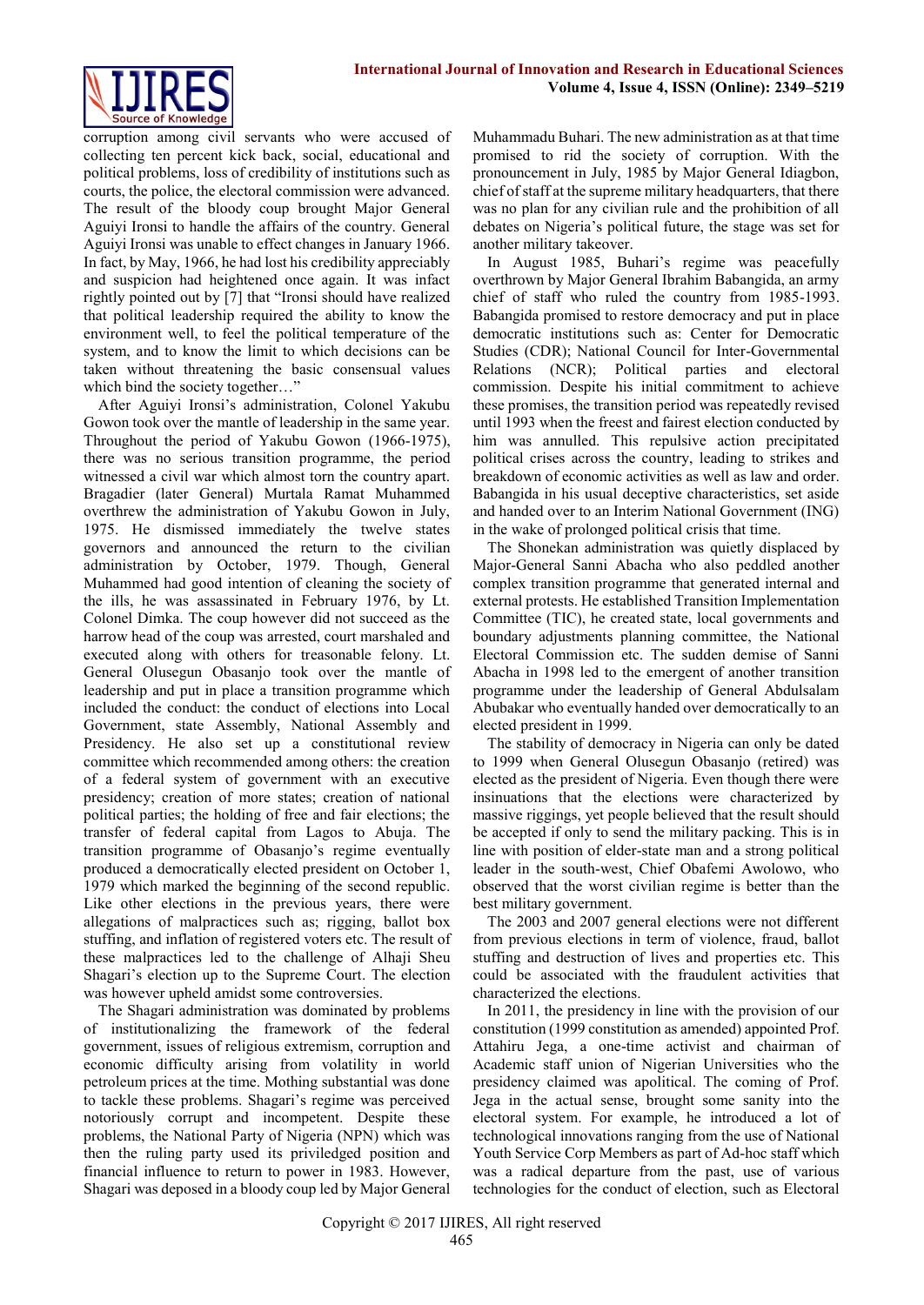

Operation Support Center, Smart Card Reader, electronic transmission and collation of results and so on. These innovations undoubtedly brought sanity into the system. This was manifested in the worldwide acceptability of the result of 2011 general elections. The work of Prof. Attahiru Jega is being consolidated and improved upon by the administration of the present chairman of Independent National Electoral Commission, Professor Mahmood Yakubu. Similarly, despite some challenges that confronted the use of technologies for the conduct of election in 2015, the election was nationally and internationally acceptable as free, fair and credible.

As the commission approaches 2019 general elections, Professor Mahmood is poised to ensure a better conduct of the election.

It is against this backdrop that the consideration of innovative technology in electoral process becomes necessary, hence the need for its assessment among the stakeholders.

## **II. METHODOLOGY**

Data collected from the six geo-political zones were analyzed using frequencies and percentages. Inferential statistics used include chi-square, Duncan Multiple Range Test (DMRT) and ANOVA. The application of ANOVA compared the significant level of variables in all the geopolitical zones. DMRT brings out relationship between and within the variable means across the zones. It also brings out the significant difference between and among means.

The study covered Independent National Electoral Commission (INEC), Abuja and the six states namely Anambra, Bauchi, Benue, Kano, Lagos and Rivers states selected from the six geo-political zones. INEC has representatives in all the thirty-six states of the federation and Federal Capital Territory. It also has representatives in all the 774 Local Government Areas. A set of questionnaire was administered on 820 registrable adults in the selected states to elicit information on acceptability of new technologies among others. About 0.05% of registrants according to 2006 voters' registration in each of the Local Government Councils with the highest registrants from each geo-political zone were purposively selected.

#### **III. LITERATURE REVIEW**

#### *3.1. Overview of Elections and Technology*

[8] noted that technology is essential to the conduct of modern elections. She argued further that technology is used at every stage of the election process such as: for compiling voter's list; drawing electoral boundaries; employing and training staff; printing ballots; conducting voter education campaigns; voting; recording of cast vote and publishing election results. The appropriate application of technology to elections can increase administrative efficiency, reduce long term costs and enhance political transparency.

Furthermore, the Administration and cost of Election Electoral knowledge network (2008) observed that technology is present in activities related to the electoral

process, and in some cases it is essential to the conduct of elections.

Also, it had been observed that the world economy is undergoing a technology driven transformation from an agrarian based society to an industrial one. The move from an agrarian based economy to a digital knowledge based economy is a major issue in many sectors. It is therefore logical to view demands for electronic solution in the electoral process as capable of increasing accessibility, transparency and participation as part of the influence of technology on our society as we approach the twenty second(22<sup>nd</sup>) century. A team of researchers on electoral matter, Administration and cost of Election electoral knowledge network also noted that technologies used for elections can include familiar and older ones like printing presses, ball point pens, manual typewriters, electronic calculators and radios or newer technologies like computers, optical scanners, digital mapping and internet. Arising from the above, it is logical to conclude that the rate of technological change is so high that election management bodies (EMBs) must regularly re-evaluate their use of technology to determine whether they should adopt new or update the present one. Technology in election is not an end in itself, but rather assists in the various aspects of electoral administration. For example, electronic data base management system can be used in several components of election process, such as voter lists, material inventories, personnel management, pay roll, election results dissemination and statistics.

## **IV. THEORETICAL FRAMEWORK**

This study is anchored on systems and network theories. These theories explain the work under study.

#### *4.1. System Theory*

System theory was proposed in the 1940's by the biologist [9]. Von Bertalanffy was both against reductionism and attempting to revive the unity of science. He emphasized that the real systems are open to, and interact with their environments, and they can acquire qualitatively new properties through emergence, resulting in continual evolution. Rather than reducing an entity (e.g. the human body) to the properties of its parts or elements (e.g. organs or cell), [10] noted that systems theory focuses on the arrangement of and relations between those parts which connect them into a whole. It investigates both the principles common to all complex entities, and the (usually mathematical) models that can be used to describe them. Systems theory emphasizes that disciplines such as physic, biology, management, technology, sociology among others are interconnected and interrelated.

In his own contribution, [11] defined a system as an interconnected set of elements that have orderly interacts and form a unitary whole. Simply put, it is a set of connected things or parts, an identifiable and complicated whole, a more or less discrete configuration of elements, activities, people, and ideas.

The technologies that were being assessed in this paper are the introduction of computer with network configuration in all the workstations (polling units, ward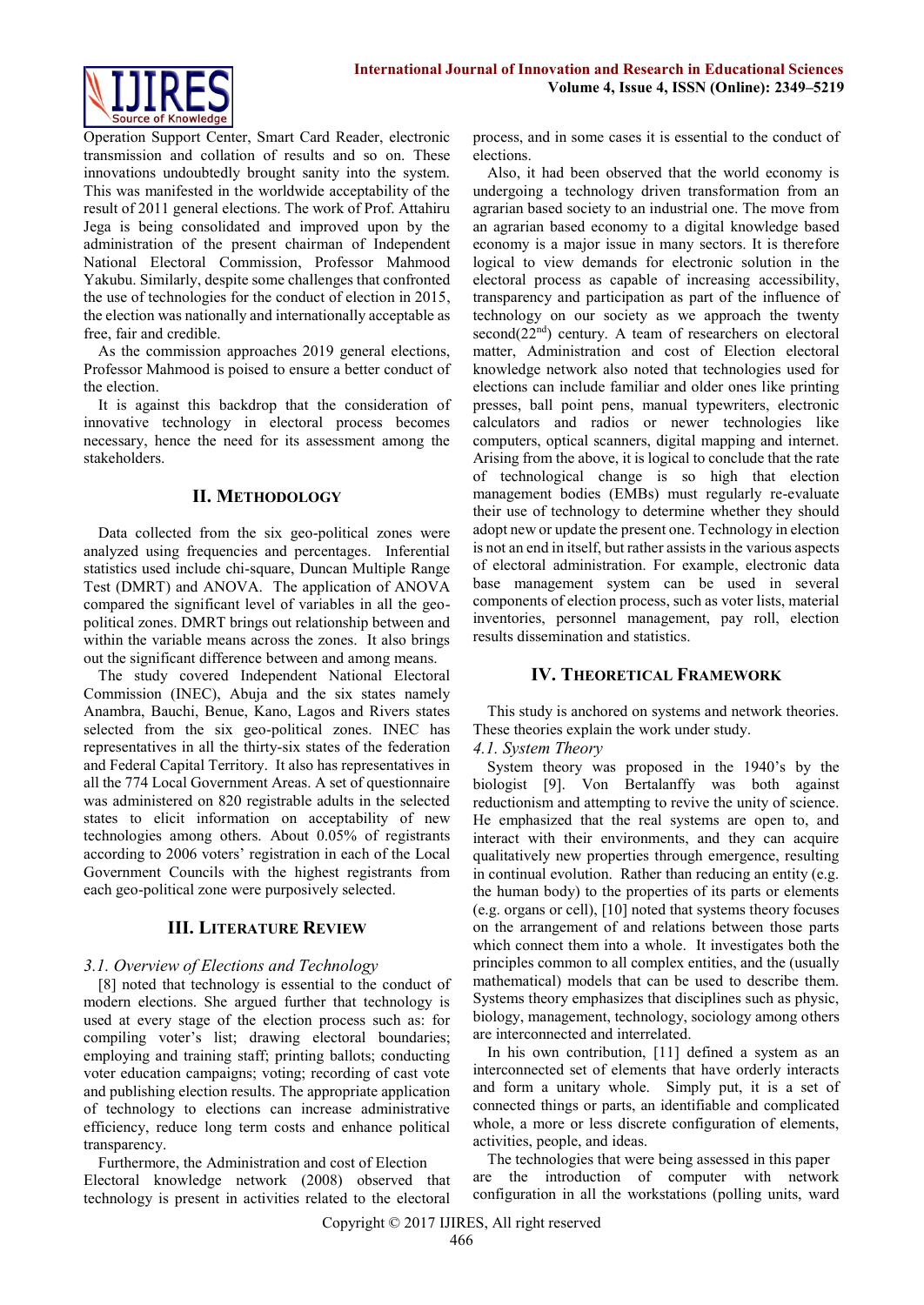

collation centres, state offices of INEC and the Headquarters, Federal Capital Territory Abuja). The networking of operating systems is expected to facilitate transparency in the voting, recording, analysis of election results and declaration of results. However, there are a lot of challenges that could crop up in the process of using the technology. Such include but not limited to hacking into the computer system, software and hardware failure, natural disaster befalling ICT room, viruses among others.

## **V. EMPIRICAL INVESTIGATION**

#### *4.1. Results and Discussions*

Table 1. Analysis of Distributed and Retrieved Questionnaires in the Six Geo-Political Zones

|                      | No of        | No of                              |                           |
|----------------------|--------------|------------------------------------|---------------------------|
| <b>Respondents</b>   |              | <b>Ouestionnaire Ouestionnaire</b> | Percentage<br>of Response |
|                      | Administered | <b>Retrieved</b>                   |                           |
| 1. South East        | 67           | 67                                 | 100                       |
| (Aguata LG in        |              |                                    |                           |
| Anambra State)       |              |                                    |                           |
| 2. North East        | 129          | 107                                | 82.9                      |
| (Bauchi LG in        |              |                                    |                           |
| Bauchi State)        |              |                                    |                           |
| 3. North Central     | 95           | 91                                 | 94.7                      |
| (Gboko LG in Benue)  |              |                                    |                           |
| State)               |              |                                    |                           |
| 4. North West        | 148          | 131                                | 88.5                      |
| (Nasarawa LG in      |              |                                    |                           |
| Kano State)          |              |                                    |                           |
| 5. South West        | 214          | 182                                | 85.5                      |
| (Alimoso LG in       |              |                                    |                           |
| Lagos State)         |              |                                    |                           |
| 6. South South (Port |              |                                    |                           |
| Harcourt LG in       | 167          | 136                                | 81.4                      |
| Rivers State)        |              |                                    |                           |
| <b>TOTAL</b>         | 790          | 714                                | 86.4                      |
| $\sim$               | F: 110       | <b>AT</b><br>$\mathbf{1}$          | (0.00)                    |

Source: Field Survey, November, (2009)

#### **VI. BIO-DATA OF RESPONDENTS**

TABLE II shows the demographic characteristics of respondents from states representing the six geo-political zones. Nigeria is made up of six geo-political zones, comprising of different ethnic groups as follows:

- 1. North Central comprises of Niger, Kogi, Kwara, FCT, Benue, Plateau and Nassarawa. Major ethnic groups in this zone include Hausas and minority group.
- 2. North East is made up of Bauch, Bornu, Yobe, Adamawa, Gombe and Taraba. The major tribe is Hausas.
- 3. North West include: Kano, Sokoto, Kastina, Kebbi, Zamfara and Kaduna. They are majorly Hausas.
- 4. South East is made up of Abia, Imo, Anambra, Ebonyi and Enugu states, they are majorly Igbos.
- 5. South South has Delta, Edo, Cross River, Akwa Ibom, Rivers and Balyesa. They are most Ijaws and Itsekiri from oil producing areas.
- 6. South West This is made up of Oyo, Ondo, Osun, Ekiti, Lagos and Ogun states. The tribe is namely Yorubas. It should be noted that Western education penetrated Nigeria through Lagos which is in the South West.

It will be observed that both males and females are well represented in responding to the questionnaire. For example, in Anambra State  $44$  (65.7%) and 23 (34.3%) were males and females respectively.

Also, the electorates who responded to the questions on social acceptability of the technologies are stakeholders in electoral process regardless of qualification or working experience, hence the major demographic characteristics considered was age. The minimum age for voters in Nigeria is eighteen (18) years (1999) constitution) of the Federal Republic of Nigeria. Looking at the pattern of respondents in this table, it is observed that thee respondents fall within the age bracket of  $18 - 50$ . In actual sense, these are the categories of people who constitute the majority of voters. For example, in Kano State, Nasarawa Local Government, 100 (76.3%) and 18 (13.7%) were between the ages of eighteen (18) years and fifty (50) years. The total represents 91% of the total respondents. Also in Lagos State, 121 (66.5%) and 60 (33.3%) were in the age bracket of 18 and 50 years. The total percentage of this is 99.5% of the total respondents. The same is true in Benue, Rivers, Anambra and Bauchi states where the total percentage of age bracket 18 – 50 were 85.7%, 87.2%, 95.4% and 96.6% respectively.

| Table II. Assessing the Social Acceptability of Technologies for electoral Activities Profiles of Respondents in the Six |  |
|--------------------------------------------------------------------------------------------------------------------------|--|
| Geo-political Zones                                                                                                      |  |

| <b>Geo-political Zone</b>                 | Administered<br><b>Ouestionnaire</b> | $N = Total$<br><b>Respondents</b> | Gender<br>Age |      |      |                    | Computer<br>illiteracy level |            |      |      |
|-------------------------------------------|--------------------------------------|-----------------------------------|---------------|------|------|--------------------|------------------------------|------------|------|------|
|                                           |                                      |                                   | M             | F    |      | $18 - 40$  41 - 50 | $51 - 70$                    | 70 & above | Yes  | No.  |
| South East, Anambra<br>(Aguata LG)        | 67                                   | 67                                | 65.7          | 34.3 | 67.2 | 28.4               | 1.5                          | 3.0        | 88.1 | 11.9 |
| North East, Bauchi<br>(Bauchi LG)         | 129                                  | 107                               | 75.1          | 29.9 | 76.6 | 20.6               | 1.9                          | 0.9        | 18.2 | 31.8 |
| North Central, Benue<br>(Gboko LG)        | 95                                   | 91                                | 10.4          | 39.6 | 56.0 | 29.7               | 9.9                          | 4.4        | 60.4 | 39.6 |
| North West, Kano<br>(Nasarawa LG)         | 148                                  | 131                               | 72.5          | 27.5 | 76.3 | 13.7               | 7.6                          | 2.3        | 66.4 | 30.8 |
| South West, Lagos<br>(Alimoso LG)         | 214                                  | 182                               | 41.2          | 58.8 | 66.5 | 33.0               | 0.5                          |            | 80.2 | 19.8 |
| South South, Rivers<br>(Port Harcourt LG) | 167                                  | 136                               | 58.6          | 40.0 | 47.9 | 39.3               | 7.9                          | 3.6        | 62.1 | 36.4 |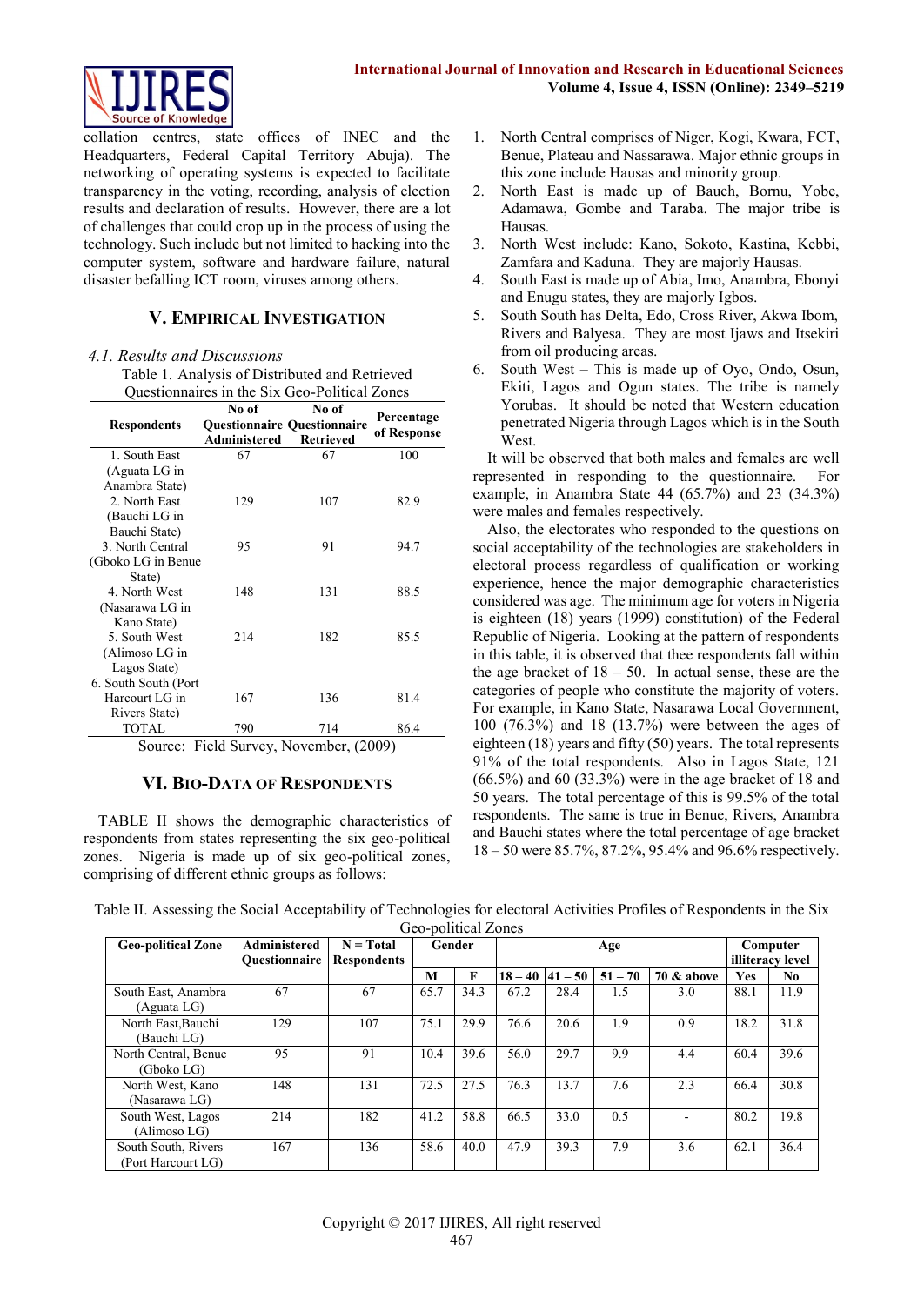

## **VII. ASSESSMENT OF ACCEPTABILITY OF NEW TECHNOLOGIES AMONG ELECTORATES IN THE SIX GEO POLITICAL ZONES**

Table III indicates the assessment of the acceptability of the present techniques of conducting electoral activities in Nigeria. The table revealed that majority of respondents in Anambara (67.2%); Bauchi (56.1%); Benue (70.0%); Kano (54.9%); Lagos (66.5%) and Rivers (66.9%) believe that manual techniques are unacceptable, hence would prefer electronic method of conducting election. This can be buttressed by the findings in the literature search where [12] noted that South African Electoral Commission improved substantially on the results of the parliamentary election conducted in 1994 when electronic methods were used. Australia resorted to the use of electronic method in voting after considering series of scandals involving vote buying, ballot stuffing among others.

The reasons why manual technology is unacceptable are analyzed in table IV. In this table, the Duncan multiple range test revealed that obsolescence as a reason for not accepting manual technology was not significantly different in Benue and Lagos at  $F - 8.14$ ,  $p < 0.05$  while the DMRT revealed that opinion in Kano and Rivers states are not significantly different. Improper deployment of the present technology as a reason for unacceptability of the technologies is not significantly different in Lagos and Rivers at  $F = 12.8$ ,  $p < 0.05$ . The DMRT revealed that Lagos (2.96) and Rivers (2.93) are not significantly different, Kano (2.43) and Bauchi (2.13), are not significantly different in terms of opinions. The highest mean out of a bench mark of 5 is Benue (3.26) while the least in Bauchi (2.13). Also, rigging as a reason for not accepting the present technologies especially manual techniques was subjected to analysis. Result of this revealed that a significant difference exists in Kano, Rivers and Lagos at  $F = 9.9$ ,  $p \le 0.05$ . The result of DMRT indicates that there is no significant difference in the opinion of respondents in Anambra, Bauchi and Benue. The South West (Lagos) has the highest mean of 3.57 out of a bench mark of 5, an indication that greater percentage of respondents believe that rigging is an important reason why the technology is unacceptable. However, the least mean is from Kano with a mean of (2.68) which is a little bit above average.

Furthermore, on the determination of the level of effectiveness of adopting new technology, improvement on the present techniques or retention of the present techniques, the opinion of respondents on the adoption of new technology as a way of ensuring integrity of electoral process was not significantly different in North Central (Benue), North East (Bauchi) and South South (Rivers) as revealed by the DMRT at  $F = 5.44$ ,  $p < 0.05$ . Virtually all the zones strongly believe that there is need to introduce a new technology, thus South West (Lagos) (2.52), South South (Rivers) (2.46), North East (Bauchi) (2.36), North Central (Benue) (2.33), North West (Kano) (2.31) and Anambra (2.03). (Table V). These weighted means are close to the benchmark of three (3). However, the result of the ANOVA and DMRT with respect to the retention of the

present technology indicate that there is significant different in the responses of people in Anambra, Bauchi, Rivers and Lagos at  $F = 2.33$ ,  $p \le 0.05$ . The result of DMRT indicates that the retention of the present technology would bring an average level of efficiency. This is because the means in all the geo-political zones are less than 2, out of a bench mark of 3, the highest being Anambra (1.82) and the least being (1.53) from Bauchi, indicating that retention of the present technology would bring about a low level of effectiveness. However, improvement on the present technology as responses, from respondents was not significantly difference in Lagos, Rivers and Benue at  $F = 3.52$ ,  $p < 0.05$ . The DMRT test shows that there is no significant difference in the opinion of respondents in Lagos, Rivers and Benue. Similarly, virtually all the means are above two (2), an indication that the respondents from the zones supported the idea of improving on the present technology. Conclusively, the respondents across the zones believe that introducing new technology or improving on the present one would bring a high level of efficiency. The view of respondent could be buttressed by different interviews granted by some major stakeholder in Electoral Process in Abuja.

Prominent among them were: The Chairman of Nigeria Labour Congress represented by the organizing secretary as at 2009, the President of National Council for Women's Societies, the Secretary of the Nigeria Union of Journalist, the Chairman of Conference of Nigeria Political Parties among others. They were of the opinion that technological innovations are necessary in the conduct of election in Nigeria. They however suggested that relevant infrastructural facilities should be put in place before the introduction of such technologies. The recent complaint by the opposition parties on the outcome of Anambra Governorship election conducted on 16th November, 2013 could be another reason why the Electoral body in Nigeria should totally embrace the introduction of new technologies. The opposition parties had complaint irregularities during the election. This should not however be overemphasized as the commission claimed, that there was substantial compliance with the provisions of the Electoral Act during the election. It was argued by the Chief Electoral Officer of the Commission Professor Attahiru Jega that since only few polling unit were affected, it becomes unreasonable to cancel the entire result.

Without prejudice to the view of the respondents on the need to adopt modern technology for electoral activates, it should be noted that the principle of equifinality [9] which states that there is no one best way of doing something, need to be considered in this study. To this end, manual process of conducting electoral activities cannot be underestimated. Studies have shown that Ghana's presidential election in December, 2008 was conducted by manual process. The result was not only acceptable but adjudged to be credible. It should however be noted that Ghana is comparatively a smaller country.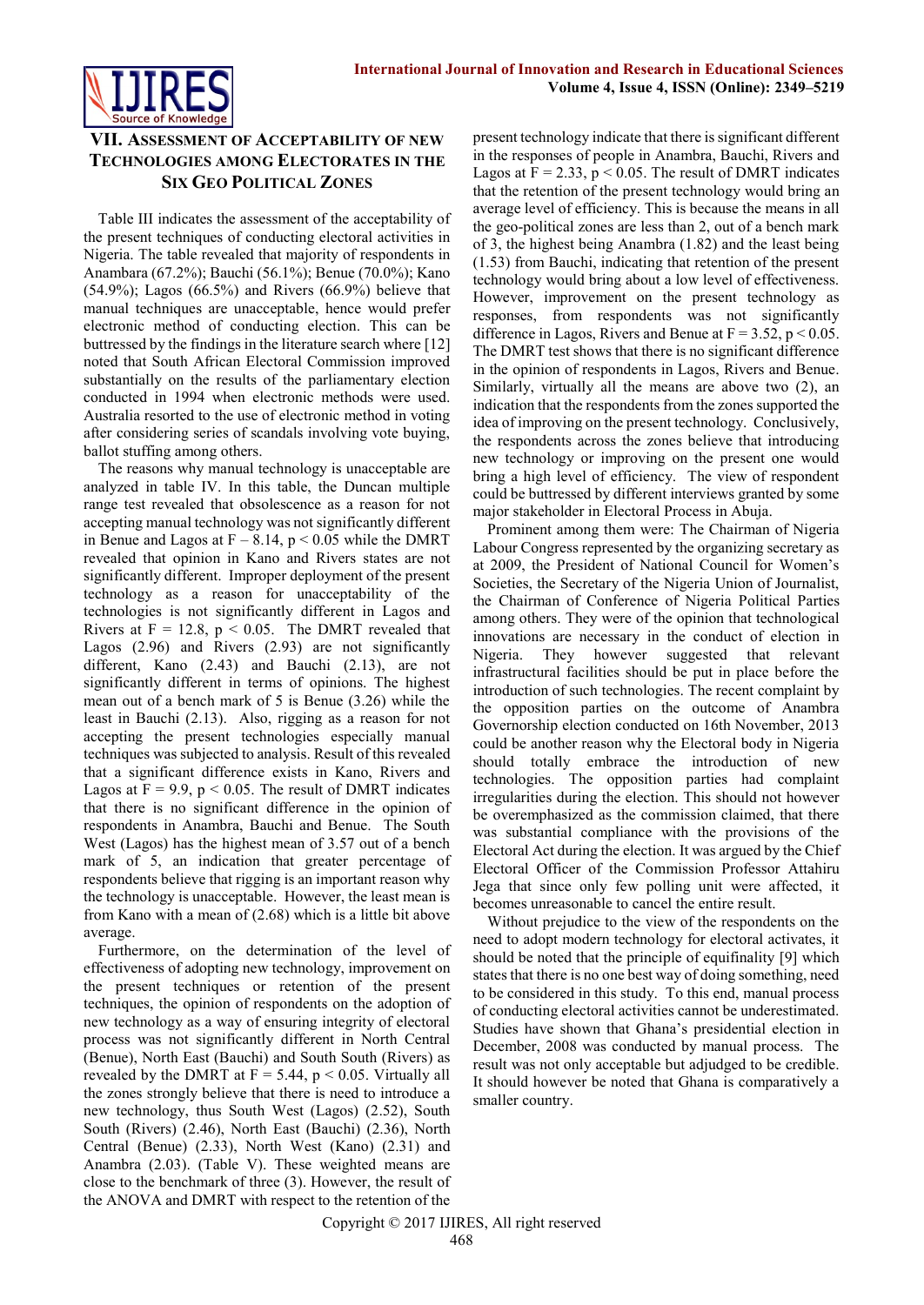

Table III: Assessment of Acceptability of Manual Techniques for the Conduct of Electoral Activities in the

| Six Geo-Political Zones    |                                           |              |  |
|----------------------------|-------------------------------------------|--------------|--|
| <b>Geo-political Zones</b> |                                           | Variable     |  |
|                            | <b>Manual Techniques are Unacceptable</b> |              |  |
|                            | Yes                                       | No           |  |
| Anambra $N = 67$           | 45(67.2)                                  | 22(32.8)     |  |
| Bauchi $N = 107$           | 60(56.1)                                  | 47(43.9)     |  |
| Benue $N = 90$             | 63 (70.0)                                 | 27(30.8)     |  |
| Kano $N = 131$             | 72 (54.9)                                 | 59(44.1)     |  |
| Lagos $N = 182$            | 121(66.5)                                 | 61(33.5)     |  |
| Rivers $N = 136$           | 91 (66.9)                                 | 45(33.1)     |  |
| $\sim$                     | $\mathbf{r}$ 11 $\alpha$<br>$\mathbf{r}$  | 1.<br>(0.00) |  |

Source: Field Survey, November, (2009)

Table IV. Reasons why Manual Techniques for the Conduct of electoral Activities are Unacceptable

| <b>Reasons</b>   | <b>Obsolescence</b> | Improper<br>deployment<br>of the<br>technique | Manual<br>techniques<br>encourages<br>rigging |  |
|------------------|---------------------|-----------------------------------------------|-----------------------------------------------|--|
| Geo-political    |                     |                                               |                                               |  |
| Zones            |                     |                                               |                                               |  |
| Anambra $N = 67$ | 1.70a               | 2.91 <sub>b</sub>                             | 3.01b                                         |  |
| Bauchi $N = 107$ | 2.26 <sub>b</sub>   | 2.13a                                         | $2.7$ gab                                     |  |
| Benue $N = 90$   | 2.81c               | 3.26c                                         | 3.08ab                                        |  |
| Kano $N = 131$   | 2.46bc              | 2.43a                                         | 2.68a                                         |  |
| Lagos $N = 182$  | 2.71c               | 2.96bc                                        | 3.57c                                         |  |
| Rivers $N = 136$ | 2.53bc              | 2.93bc                                        | 3.46bc                                        |  |

Source: Field Survey, November, (2009)

Key:

- 1 Least important reason.
- 2 Slightly important reason
- 3 Averagely important reason.
- 4 Important reason.
- 5 Most important reason.

Measurement is on a 5 point Likkert Scale.

Table V. Assessment of the Effectiveness of Adopting New Technology, Improving on the Present one and Retention of the Present Technologies for Electoral

| Activities       |                          |                                                              |                                                    |  |
|------------------|--------------------------|--------------------------------------------------------------|----------------------------------------------------|--|
| <b>Variables</b> | <b>New</b><br>Technology | <b>Adoption of</b> Retention of<br>the Present<br>Technology | Improvement<br>of the Present<br><b>Technology</b> |  |
| Geo-political    |                          |                                                              |                                                    |  |
| Zones            |                          |                                                              |                                                    |  |
| Anambra $N = 67$ | 2.03a                    | 1.82c                                                        | 2.13a                                              |  |
| Bauchi $N = 107$ | 2.36bc                   | 1.53a                                                        | 2.11a                                              |  |
| Benue $N = 90$   | 2.33bc                   | 1.63abc                                                      | 1.40b                                              |  |
| Kano $N = 131$   | 2.31 <sub>b</sub>        | 1.69abc                                                      | 2.24ab                                             |  |
| Lagos $N = 182$  | 2.52c                    | 1.61ab                                                       | 2.36b                                              |  |
| Rivers $N = 136$ | 2.46bc                   | 1.76bc                                                       | 2.35 <sub>b</sub>                                  |  |
| $\sim$           | $\mathbf{E}$ 11 $\alpha$ | $\mathbf{r}$ 1                                               | (0.000)                                            |  |

Source: Field Survey, November, (2009)

Key:

1 – Low level of effectiveness.

2 – Average level of effectiveness.

3 – High level of effectiveness.

Measurement is on a 3 point Likert Scale.

## **VIII. CONCLUSION**

Since technologies play a dominant role in the electoral

activities across the globe, it is not out of place to conclude that such technologies are without prejudice to the traditional method, capable of ensuring transparency in electoral process. This is evidenced in the result obtained from TABLES III, IV and V as discussed above

#### **IX. RECOMMENDATION**

Without prejudice to the fact that there could be other ways of ensuring transparency of electoral process apart from the application of modern technology, the results of the study established that majority of respondents prefer modern technology in the conduct of election by yearnings for digitalization of electoral process as found around the world. Hence the following recommendations were made:

- (1) The commission should be fully independent, while a robust technology that will minimize vulnerability of voting tools to hazards should be adopted, as reflected in the opinion of electorates across the geo-political zones. The commission should network all the work stations nationwide, installing servers, operating systems and distributed data bases at the appropriate work stations.
- (2) To facilitate the applications of new technology, the electoral body should engage in voter education across the geo-political zones to inform stakeholders on the plan to introduce new technologies.
- (3) The electoral body in Nigeria should create ICT department at the Local government levels, to be manned by qualified ICT experts. This is because most electoral activities start from the Local Government Areas.
- (4) Human resources capabilities should be strengthened and sustained. Hence, workers should be trained before introducing new technology to facilitate effective management of the ICT infrastructures at all levels of the commission.
- (5) Proper monitoring and maintenance of ICT tools within the commission should be strengthened to facilitate easy take off and sustainability of the new technology.
- (6) The commission needs to address basic technology assessment issues before innovations. For example, pilot study is expected to be carried out prior to innovation. This is necessary in order to ensure effective deployment and utilization of technologies for electoral activities.
- (7) The problem of electricity should be properly addressed as a fundamental infrastructural requirement new technology.
- (8) Government should put in place policies to increase literacy level in the country, so as to assist the user of the new technology.

#### **REFERENCES**

- [1] A. Akerele, (2003), "Electoral Reforms: An agenda for reform". 3<sup>rd</sup> Ambrose Ali memorial lecture, Ambrose Ali University. Ekpoma, Nigeria.
- [2] F. Iyayi, "Elections, INEC and the problem of Election Mindsets in Nigeria", *The Electoral Journal of INEC. Vol. 1 No. 1,* 2007.